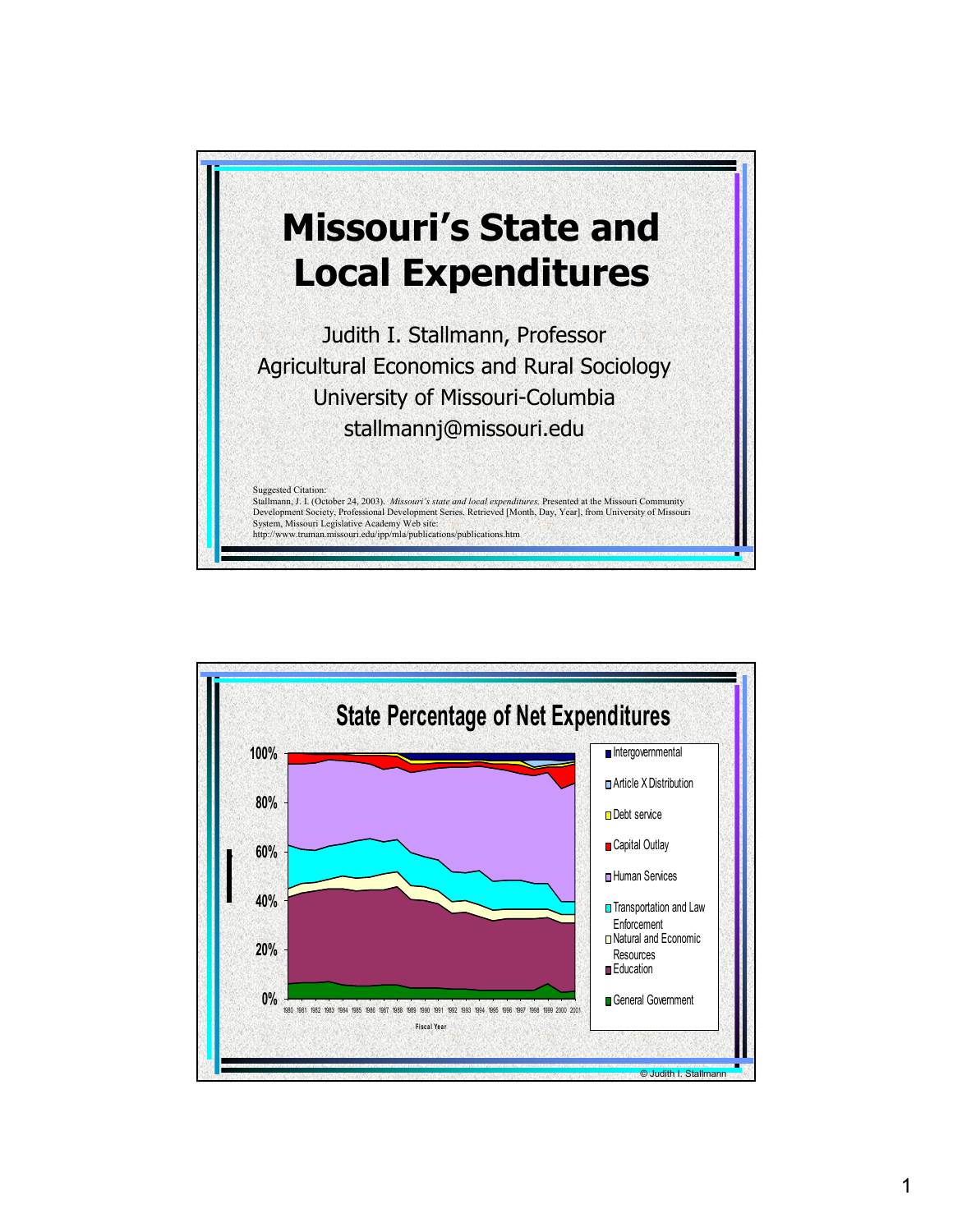

| <b>State</b>     | <b>Tax Rank</b> | <b>Expenditure</b><br><b>Rank</b> | Per capita<br>income rank |
|------------------|-----------------|-----------------------------------|---------------------------|
| Arkansas         | 29              | 31                                | 47                        |
| Kansas           | 26              | 34                                | 30                        |
| <b>Illinois</b>  | 33              | 41                                | 9                         |
| Indiana          | 36              | 37                                | 31                        |
| Iowa             | 23              | 21                                | 33                        |
| <b>Missouri</b>  | 43              | 45                                | 28                        |
| Nebraska         | 22              | 16                                | 27                        |
| Oklahoma         | 35              | 36                                | 41                        |
| <b>Tennessee</b> | 49              | 24                                | 34                        |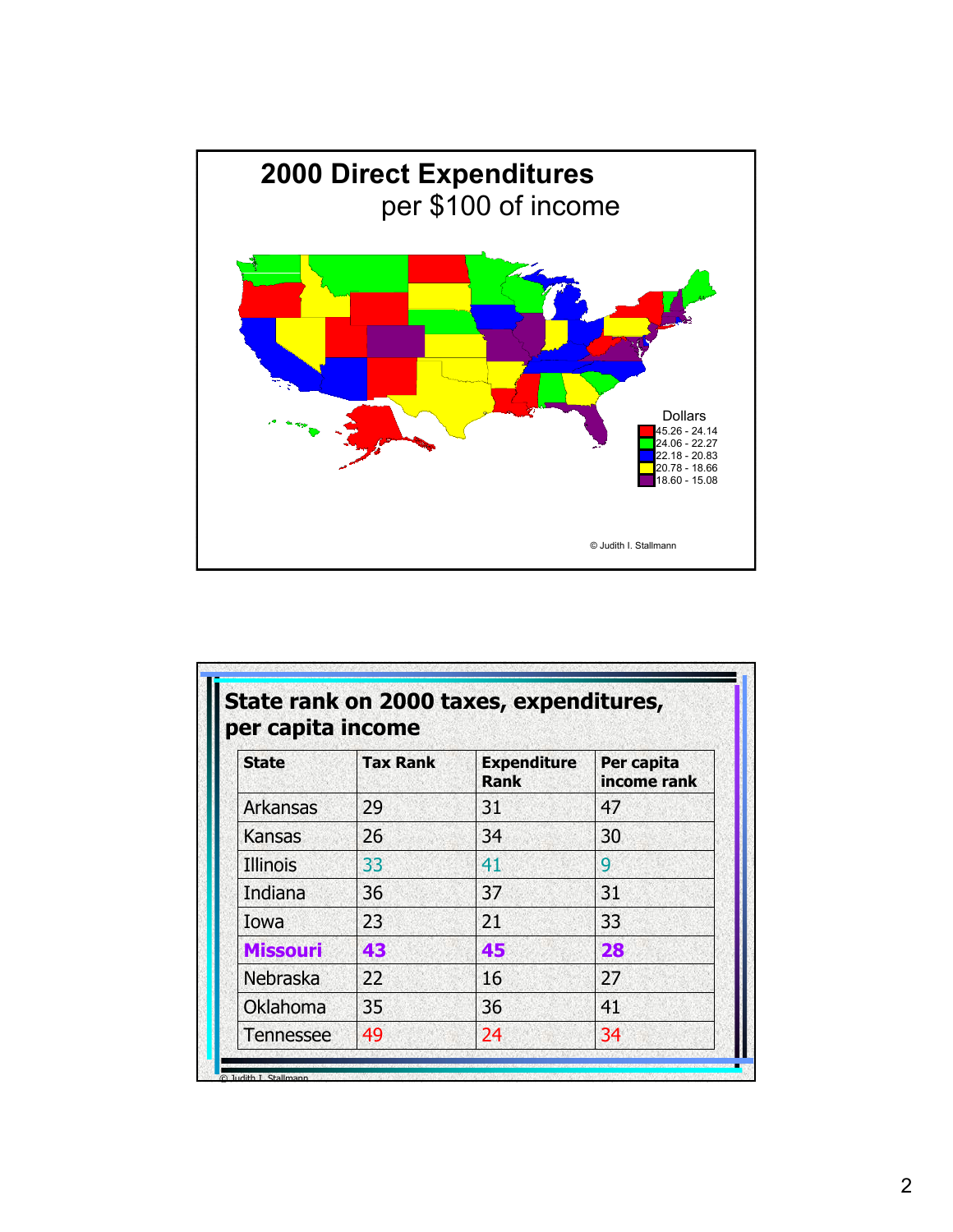| \$100 of income                   | <b>Missouri 2000 expenditures per</b> |
|-----------------------------------|---------------------------------------|
| All state & local<br>expenditures | \$18.14 ranks 45                      |
| Education                         | ranks 37<br>\$6.06                    |
| Social services                   | \$4.09<br>ranks 33                    |
| Transportation                    | \$1.61<br>ranks 26                    |
| <b>Public safety</b>              | \$1.34<br>ranks 37                    |
| General government                | \$0.75<br>ranks 46                    |

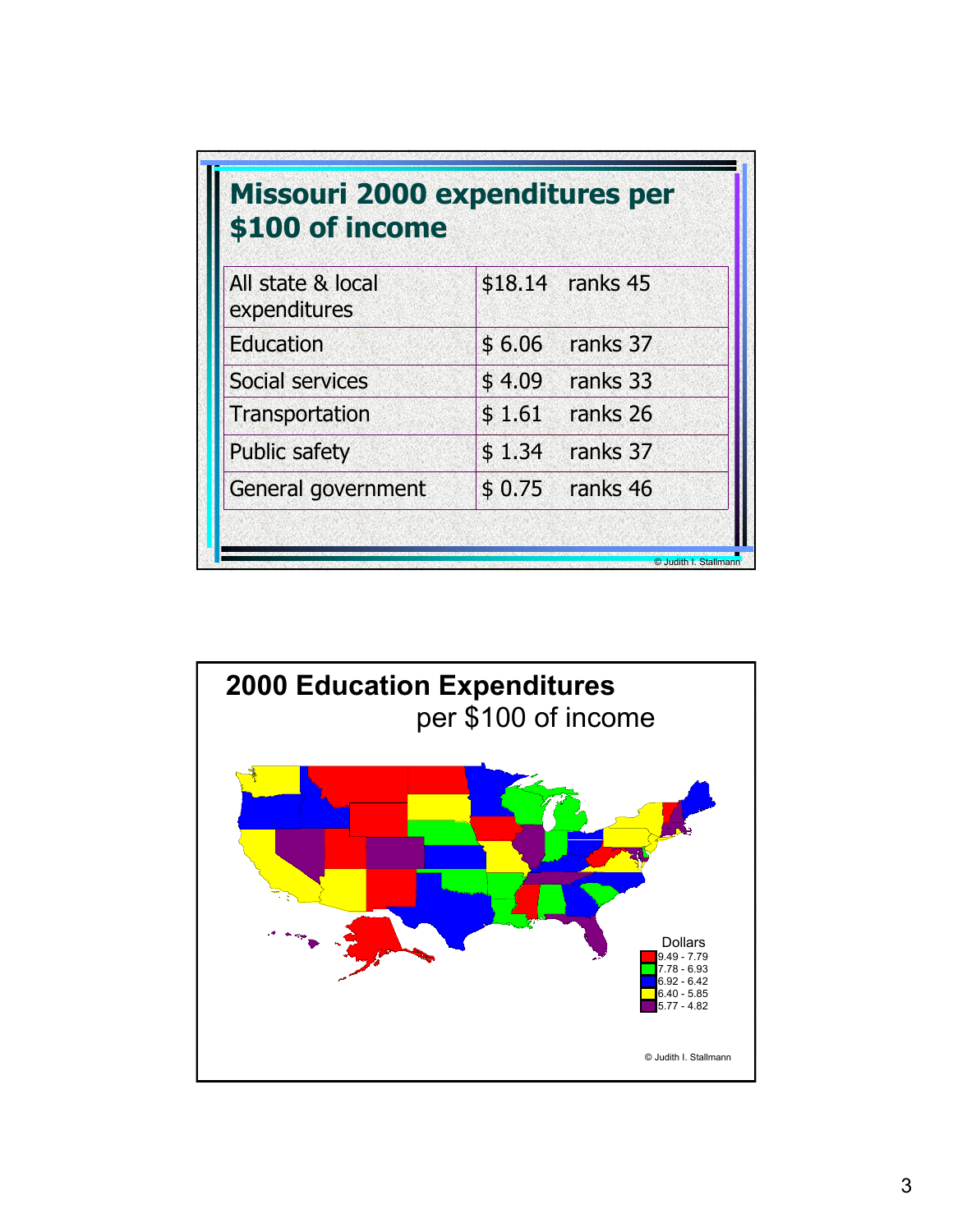|                 | expenditures per \$100 of income |
|-----------------|----------------------------------|
| <b>Arkansas</b> | 15                               |
| <b>Kansas</b>   | 25                               |
| <b>Illinois</b> | 41                               |
| Indiana         | 18                               |
| lowa            | 10                               |
| <b>Missouri</b> | 37                               |
| <b>Nebraska</b> | 20                               |
| Oklahoma        | 16                               |
| Tennessee       | 43                               |

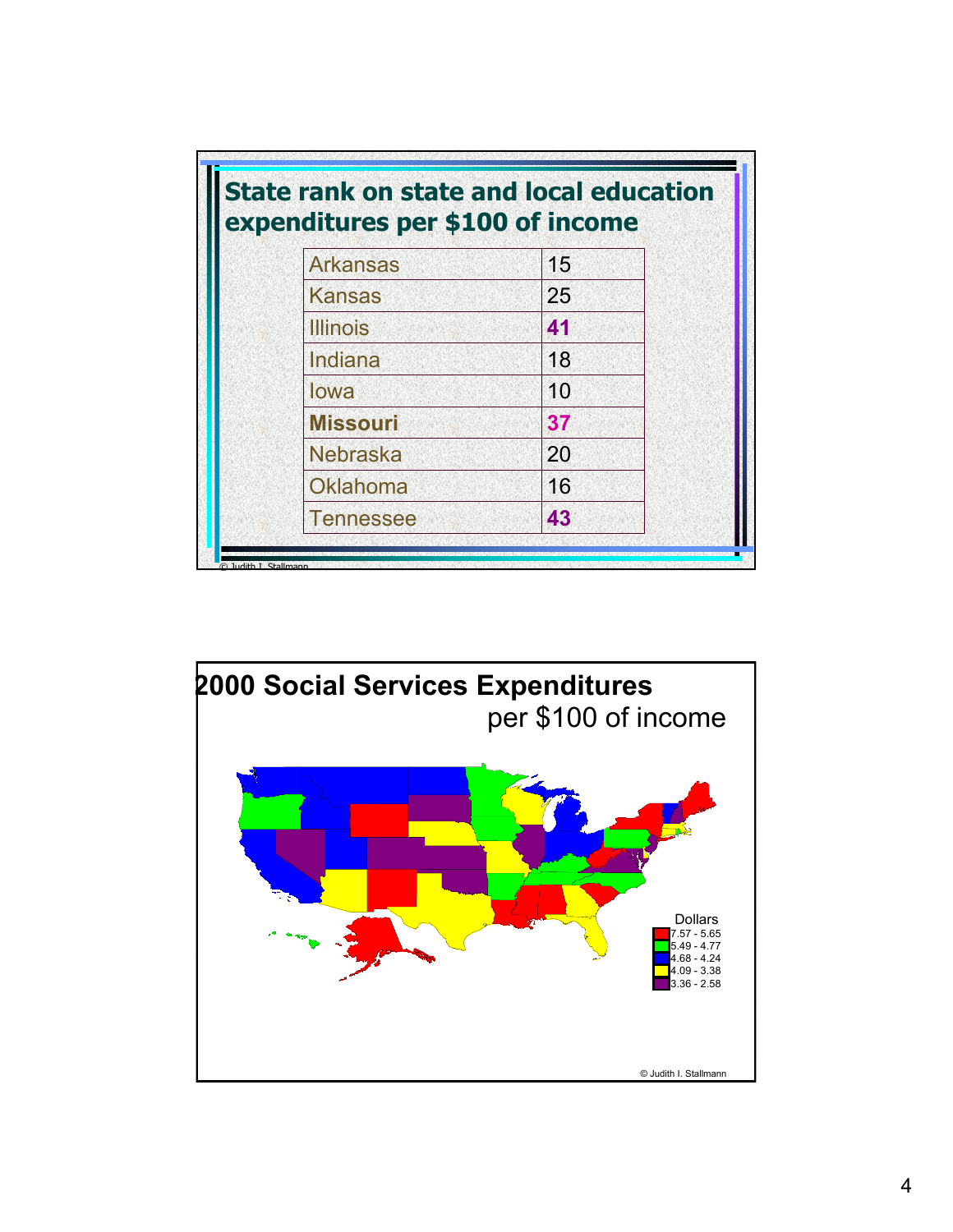| <b>Arkansas</b>  | 16 |
|------------------|----|
| <b>Kansas</b>    | 45 |
| <b>Illinois</b>  | 42 |
| Indiana          | 27 |
| lowa             | 14 |
| <b>Missouri</b>  | 33 |
| <b>Nebraska</b>  | 32 |
| Oklahoma         | 49 |
| <b>Tennessee</b> | 15 |

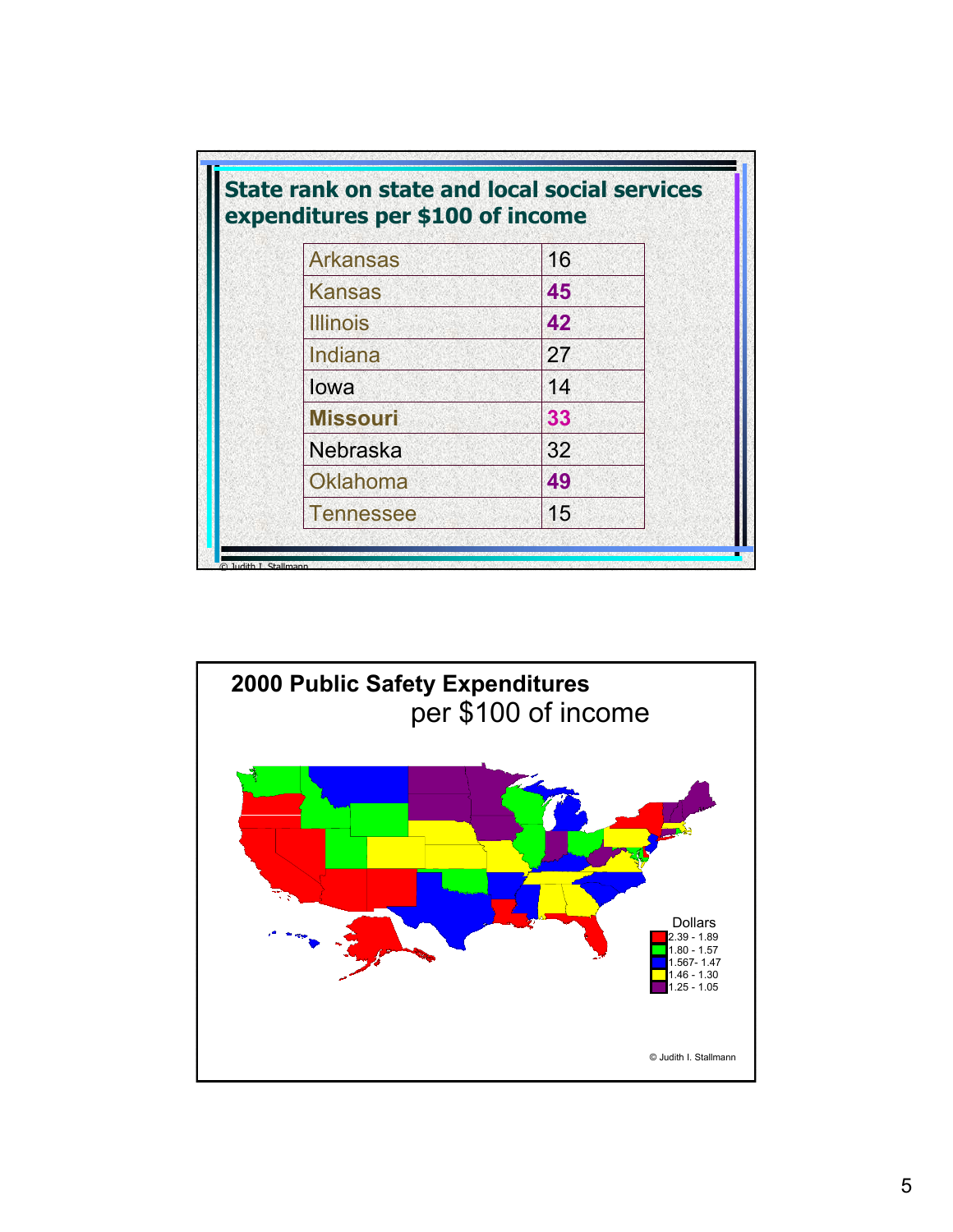| <i>income</i> | <b>Arkansas</b> | 30 |
|---------------|-----------------|----|
|               | <b>Kansas</b>   | 35 |
|               | <b>Illinois</b> | 19 |
|               | Indiana         | 41 |
|               | lowa            | 45 |
|               | <b>Missouri</b> | 37 |
|               | <b>Nebraska</b> | 40 |
|               | Oklahoma        | 17 |
|               | Tennessee       | 36 |

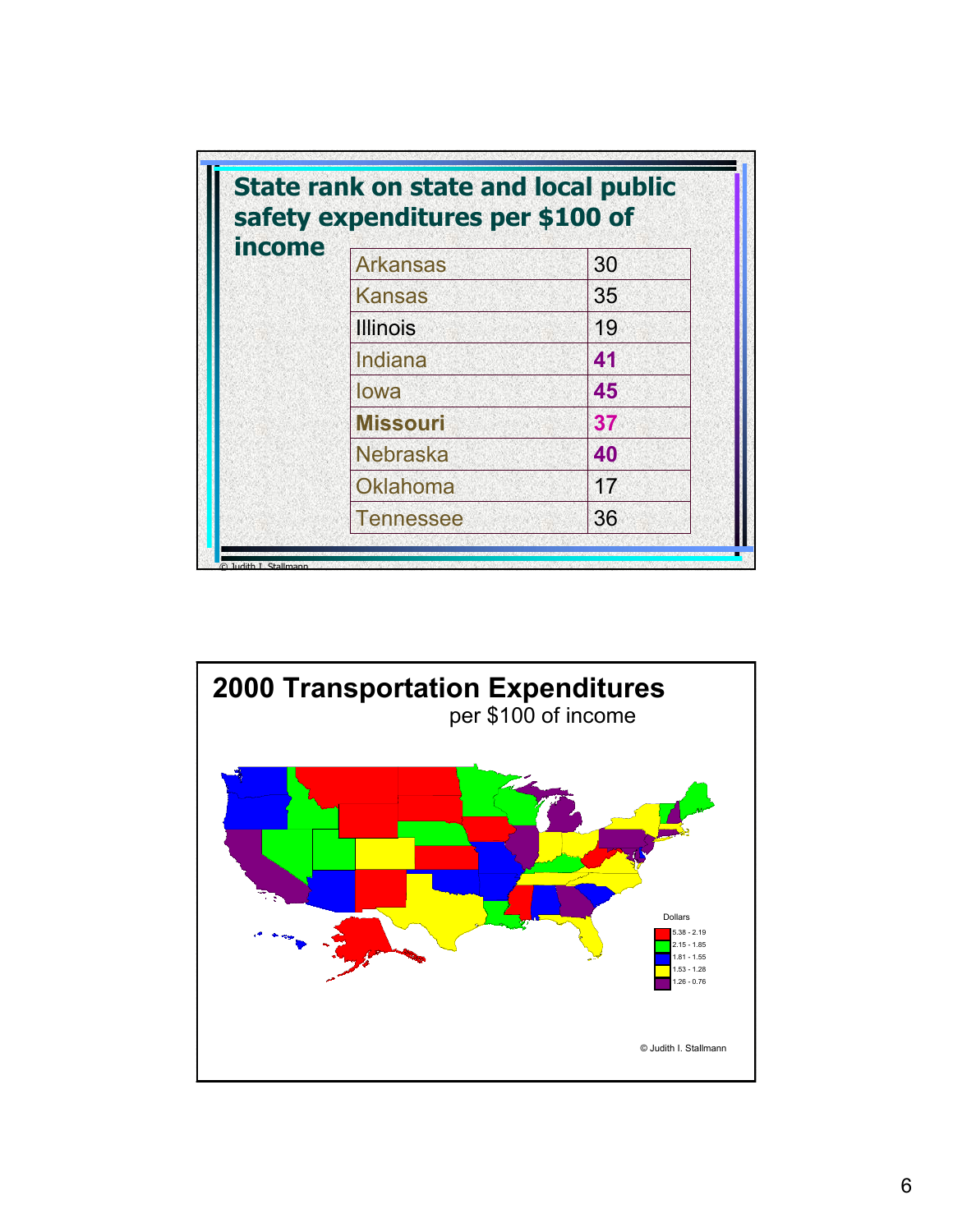| income | <b>Arkansas</b> | 30 |
|--------|-----------------|----|
|        | <b>Kansas</b>   | 8  |
|        | <b>Illinois</b> | 43 |
|        | Indiana         | 40 |
|        | lowa            | 7  |
|        | <b>Missouri</b> | 26 |
|        | <b>Nebraska</b> | 14 |
|        | <b>Oklahoma</b> | 21 |
|        | Tennessee       | 34 |